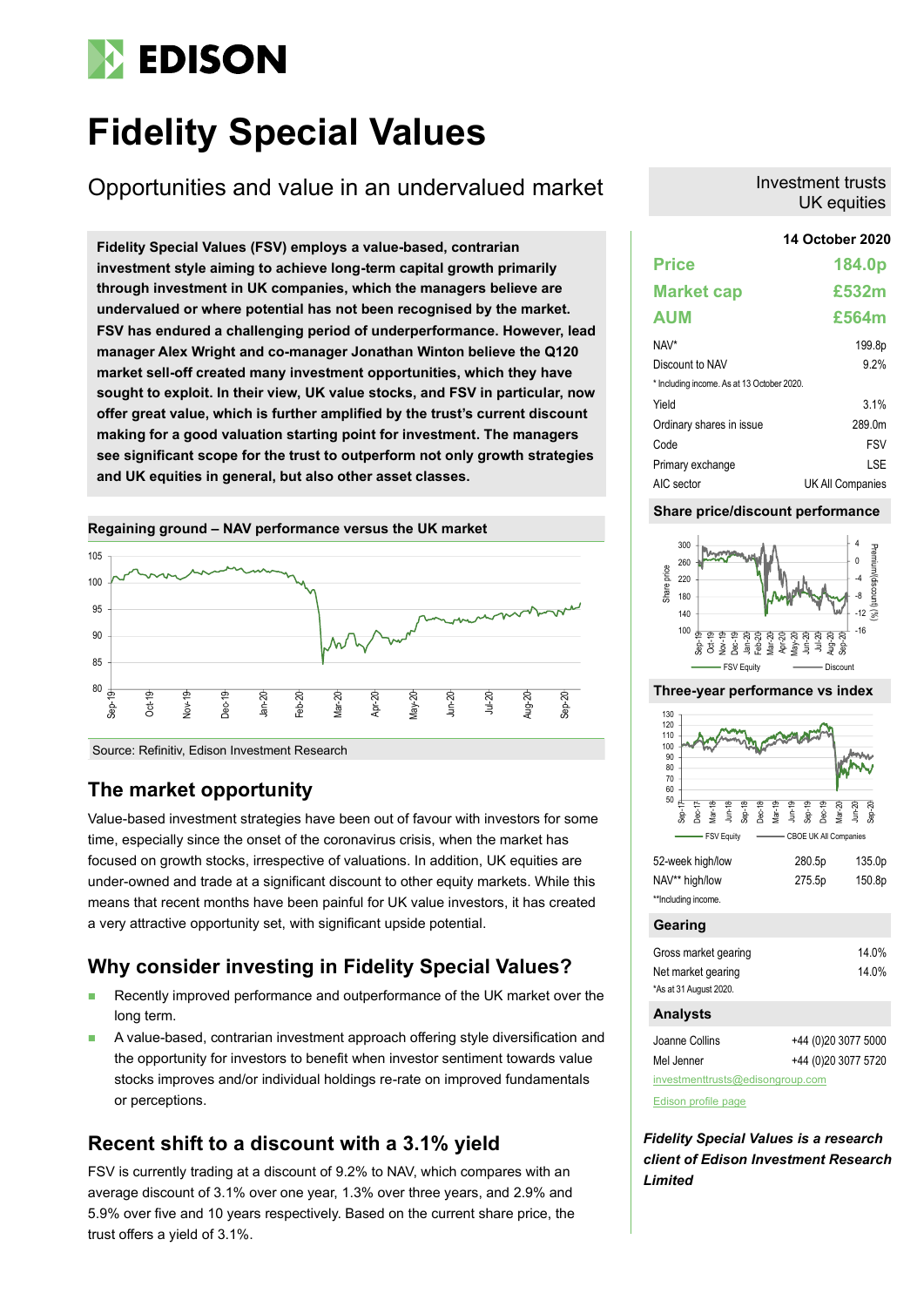

### **Exhibit 1: Trust at a glance**

#### **Investment objective and fund background Recent developments Recent developments**

Fidelity Special Values' investment objective is to achieve long-term capital growth, primarily through investment in the equities of UK companies that the managers believe to be undervalued or where potential has not been recognised by the market. Investments are only made in companies where the potential downside risk is understood, to limit the possibility of losses. The trust's performance is measured against a broad index of UK companies.

■ 24 June 2020: Interim dividend of 2.10p per share paid.

■ 28 April 2020: Six months results ended 29 February 2020. TR of -6.7% on a share price basis and -6.1% on an NAV basis, compared to -5.5% for the UK market. TR over five years was 42.5% on a share price basis and 29.8% on a NAV basis, compared to a benchmark return of 19.1%.

| Forthcoming       |                     | Capital structure  |                                                           | <b>Fund details</b> |                                                           |
|-------------------|---------------------|--------------------|-----------------------------------------------------------|---------------------|-----------------------------------------------------------|
| AGM               | December 2020       | Ongoing charges    | 0.97%                                                     | Group               | FIL Investments International                             |
| Final results     | November 2020       | Net market gearing | 14% (as at 31 August 2020)                                | Manager             | Alex Wright, Jonathan Winton                              |
| Year end          | 31 August           | Annual mgmt fee    | Tiered: 0.85% up to £700m<br>net assets, 0.75% thereafter | Address             | Beech Gate, Millfield Lane,<br>Lower Kingswood, Tadworth, |
| Dividend paid     | June, January       | Performance fee    | None                                                      |                     | Surrey KT20 6RP                                           |
| Launch date       | 17 November 1994    | Trust life         | Indefinite (subject to vote)                              | Phone               | 01732 361144                                              |
| Continuation vote | Three-yearly (2022) | Loan facilities    | None - CFDs used                                          | Website             | www.fidelity.co.uk/specialvalues                          |
|                   |                     |                    |                                                           |                     |                                                           |

**Dividend policy and history (financial years) Share buyback policy and history (financial years)**





FSV has annually renewed authority to purchase up to 14.99% and allot up to 10% of its issued share capital.





**Shareholder base (as at 31 August 2020) Portfolio exposure by sector (as at 31 August 2020)**



### **Top 10 holdings (as at 31 August 2020)**

|                            |             |                   | Portfolio weight % |              | <b>Benchmark weight %</b> | Active weight % |
|----------------------------|-------------|-------------------|--------------------|--------------|---------------------------|-----------------|
| Company                    | Country     | <b>Sector</b>     | 31 Aug 2020        | 31 Aug 2019* | 31 August 2020            | 31 Aug 2020     |
| Legal & General Group      | UK          | <b>Financials</b> | 5.4                | 4.5          | 1.0                       | 4.4             |
| Aviva                      | UK          | <b>Financials</b> | 4.2                | 4.4          | 0.0                       | 4.2             |
| Roche                      | Switzerland | Healthcare        | 3.7                | N/A          | 0.7                       | 3.0             |
| <b>Imperial Brands</b>     | UK          | Consumer goods    | 3.6                | 3.8          | 0.2                       | 3.4             |
| Serco Group                | UK          | Industrials       | 3.6                | 4.1          | 0.1                       | 3.5             |
| DCC                        | UK          | Industrials       | 3.3                | N/A          | 0.7                       | 2.6             |
| ContourGlobal              | UK          | Utilities         | 3.2                | 4.4          | 6.4                       | (3.2)           |
| Ultra Electronics Holdings | UK          | Industrials       | 3.2                | 4.0          | 3.8                       | (0.6)           |
| <b>CRH</b>                 | Ireland     | Industrials       | 3.2                | N/A          | 0.1                       | 3.1             |
| John Laing Group           | UK          | <b>Financials</b> | 3.1                | 2.8          | 0.2                       | 2.9             |
| Top 10 (% of portfolio)    |             |                   | 36.5               | 39.1         |                           |                 |

Source: FSV, Edison Investment Research, Morningstar. Note: \*N/A where not in end-August 2019 top 10.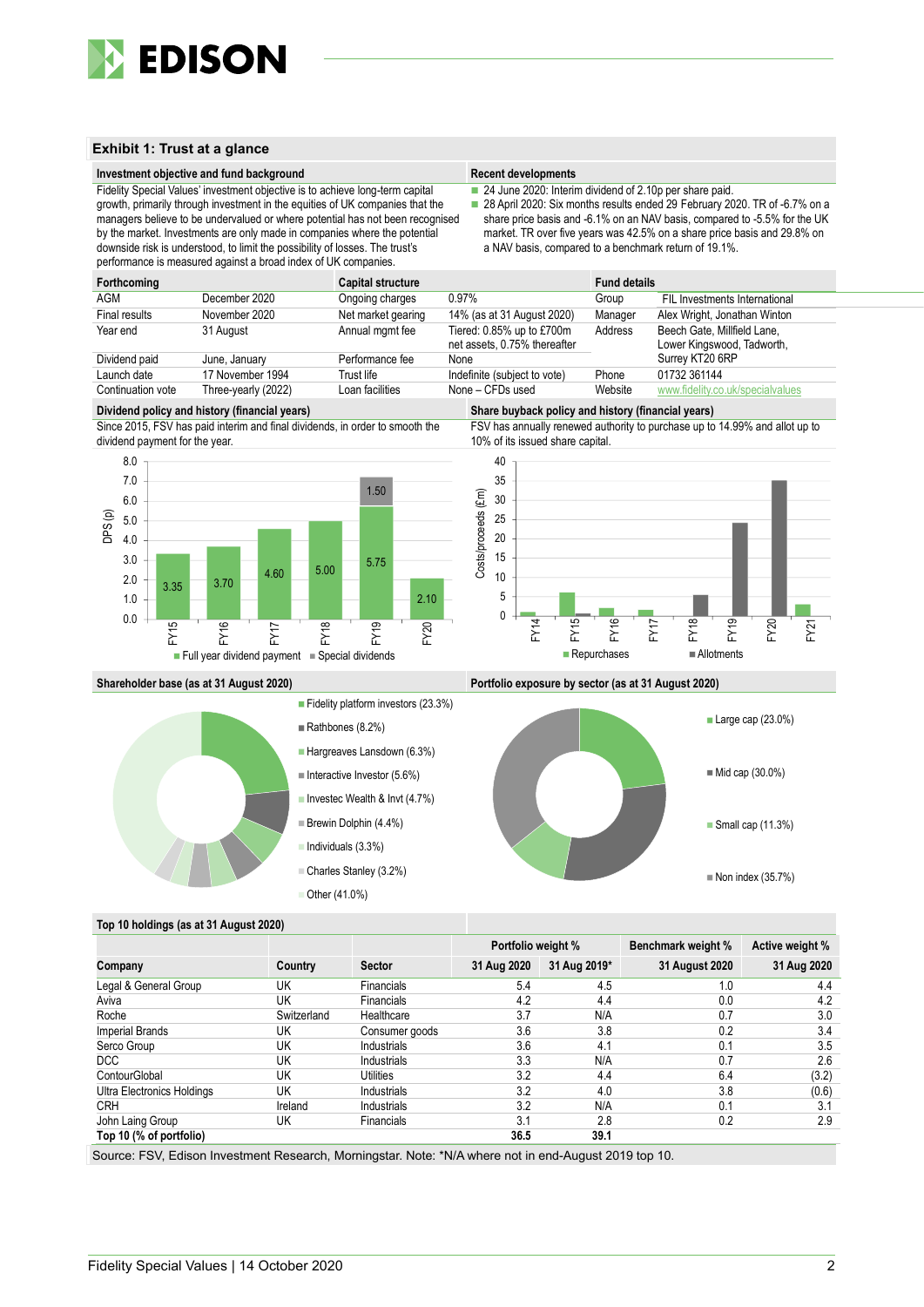

### **The fund managers: Alex Wright and Jonathan Winton**

### **The managers' view: Great value, with scope to outperform**

FSV has a value-based, contrarian investment approach. Lead manager Alex Wright says that this investment style has been out of favour with investors for some time, but especially since the onset of the coronavirus. 'The market's focus during this pandemic has been very narrow, with attention primarily on companies with superior growth potential, seemingly irrespective of near-term uncertainty and certainly irrespective of valuations' he says. The manager views this as a challenging backdrop for contrarian investors, especially those, like FSV, focused on UK equities, which remain under-owned and which trade at a significant discount to other equity markets. 'Even steady companies with visible and relatively safe earnings are being overlooked' he says. In fact, Wright views 2020 as 'the worst year in history for value investing'.

However, he believes that current market conditions have a silver lining for value investors. 'There are now lots of amazing opportunities in value land, across many sectors', Wright says. He stresses that it is essential to be selective and focus on stocks with a margin of safety and evidence of positive change. But even in such cases, he believes that companies' fundamentals are often not reflected in valuations. The manager cites as one example FSV's holding in Sanofi, a pharmaceutical company, which has a credible COVID-19 vaccine under development yet has been overlooked by the market.

Wright also notes the unusually high level of uncertainty currently pervading financial markets in relation to the evolution of both the public health and associated economic crises. He expects the looming recession to be 'massive', despite the government's efforts to support jobs and activity, and views an effective vaccine as key to getting households and businesses to resume normal activity. The manager believes this uncertainty is further compounded by the government's failure to reach a deal with the EU over the UK's departure from the Union. 'A no-deal Brexit would be a negative outcome for the economy and financial markets, resulting in additional trade frictions and higher costs for companies', he says. However, Wright stresses that UK supply chains have proved robust through the coronavirus crisis, giving him comfort that a no-deal Brexit represents a lower risk than previously perceived, as companies are better prepared. Nonetheless, Brexit risks still need close monitoring, he warns. On a more positive note, the manager expects a successful outcome to Brexit negotiations to boost investor sentiment towards UK equities, and thus begin to redress the underperformance of the UK market in recent years.

On the broader question of value strategies' capacity to eventually reverse their underperformance against growth strategies, Wright notes that value stocks tend to experience sustained periods of outperformance in the early stages of economic recovery, as prices rise. 'Improved clarity on the economic outlook and Brexit, as well as a possible recalibration of rate expectations, may well be the catalyst for investors to broaden their investment horizons beyond the narrow range of secular growth stocks currently in favour', says Wright. A re-rating of value stocks may also be sparked by a shift in investor sentiment against growth stocks. 'Investor expectations regarding some growth stocks are now extremely high and lofty valuations leave little room for error', says Wright. 'If these companies fail to deliver on growth expectations, the market reaction is likely to be aggressive, with the potential to trigger a broader violent and sustained re-rating of value stocks.'

While it is impossible to predict the exact turning point for value strategies, Wright holds a strong conviction that investing in companies with attractive valuations has proved a rewarding strategy over the long term and he sees no reason why this should change going forward. 'At a time when not many assets are offering absolute returns, UK value stocks, and FSV in particular, look very attractive. The trust's appeal is amplified by its current discount, making for a good valuation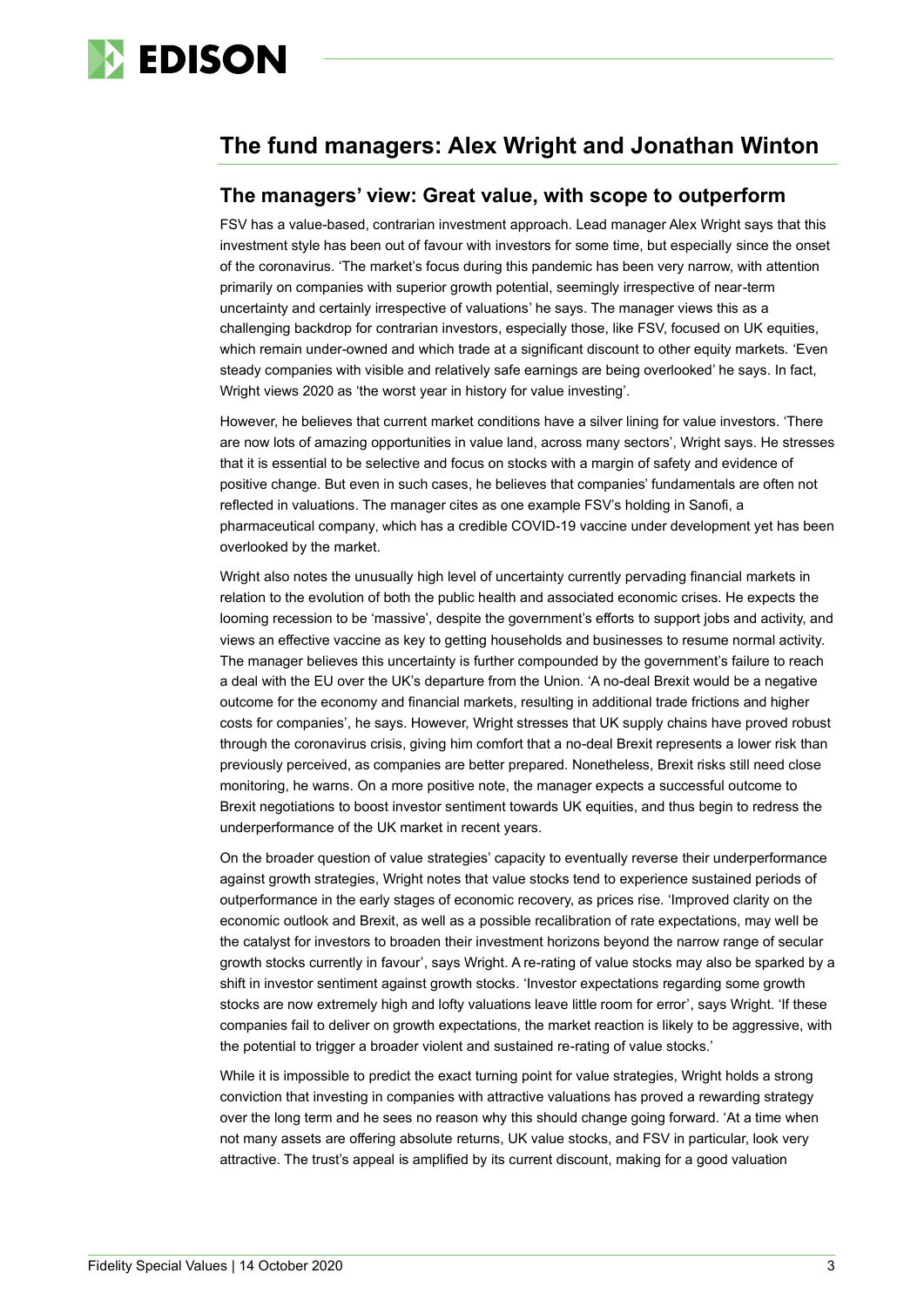

starting point for investment, with scope to outperform not only growth strategies and UK equities in general, but also other asset classes' he concludes.

### **The portfolio**

Early in the coronavirus crisis, Wright took action to increase the defensiveness of the portfolio, closing positions in airlines and highly leveraged stocks. He also reduced exposure to oil stocks, given a sharp decline in the oil price and in anticipation of dividend cuts by UK oil majors. He sold Shell outright and reduced the position in BP, but maintains a 3.2% exposure to oil (as at end-August), as he expects the oil price to rise over time, supported by recovering demand and a lack of new investment in exploration.

More recently, Wright has begun responding to the many opportunities created by the market's uneven reaction to the pandemic. He has added several new names to the portfolio and topped up existing positions at attractive prices. Specifically, he has increased exposure to consumer spending in areas which have seen increased demand due to the pandemic, such as sportswear (Fraser Group), alternatives to public transport (Halfords and Inchape), online retailers (Studio Retail Group) and electronics and white goods suppliers (Dixons Carphone). Fraser and Halfords have both have seen a like-for-like sales increase of around 25% year-on-year and surprised the market with better than expected results.

The virus-induced increase in demand for larger homes has motivated a greater exposure to house builders, both in the UK and Ireland, primarily focused on the construction of suburban houses, rather than city flats, where demand has declined in response to widespread remote working. Wright has also purchased a residential property services company, LSL Property Services, and increased exposure to life insurers, which he views as 'a very exciting sector' due to their growing earnings, strong balance sheets and low valuations. He believes life insurers are less cyclical than they were and that solvency levels have improved since the financial crisis. Furthermore, Wright sees further scope for beneficial strategic developments in this sector, which are not currently reflected in valuations. He has exposure to the life insurance sector via holdings in Legal and General and Aviva, the portfolio's two largest positions, which were increased during the sell-off, as well as in Phoenix and Just. The manager also added to other top 10 holdings in building materials company CRH and the fuel-to-medical products conglomerate DCC. Both were hit hard by the Q1 sell-off, but in Wright's view, retain their positive long-term prospects. The manager also added to the position in Serco, another top 10 holding and a company he believes has rehabilitated itself after previous problems and increased its government work, including some COVID-related contracts. Serco is one of a few companies to have increased its profit expectations this year. Wright notes that many of the portfolio's recent purchases have been smaller-cap companies, which he views as particularly attractive, as these have been more susceptible to uncertainty and have failed to benefit in the recent market recovery.

As a contrarian investor, Wright is not drawn to many of the high-profile technology and healthcare stocks that have become popular due to their perceived capacity to benefit from the coronavirus crisis. He views large pharma and medtech companies such as AstraZeneca, with valuations of around 25x earnings, as expensive. However, the portfolio does hold more attractively valued pharmaceutical names such as Sanofi and Roche (a top three holding), which trade at around 15x earnings, but have equally attractive drug pipelines and long-term prospects.

The manager has also reduced holdings in some stocks which have detracted from recent performance, including Meggitt, the aerospace equipment and maintenance supplier, and alcoholic drinks company C&C Group. Both these names were hit by the complete shutdown of their respective industries and face significantly reduced levels of activity while restrictions on movement and social gatherings continue. The manager has also sold Citigroup after a good performance, further reducing exposure to banks, whose near-term outlook is depressed by low interest rates.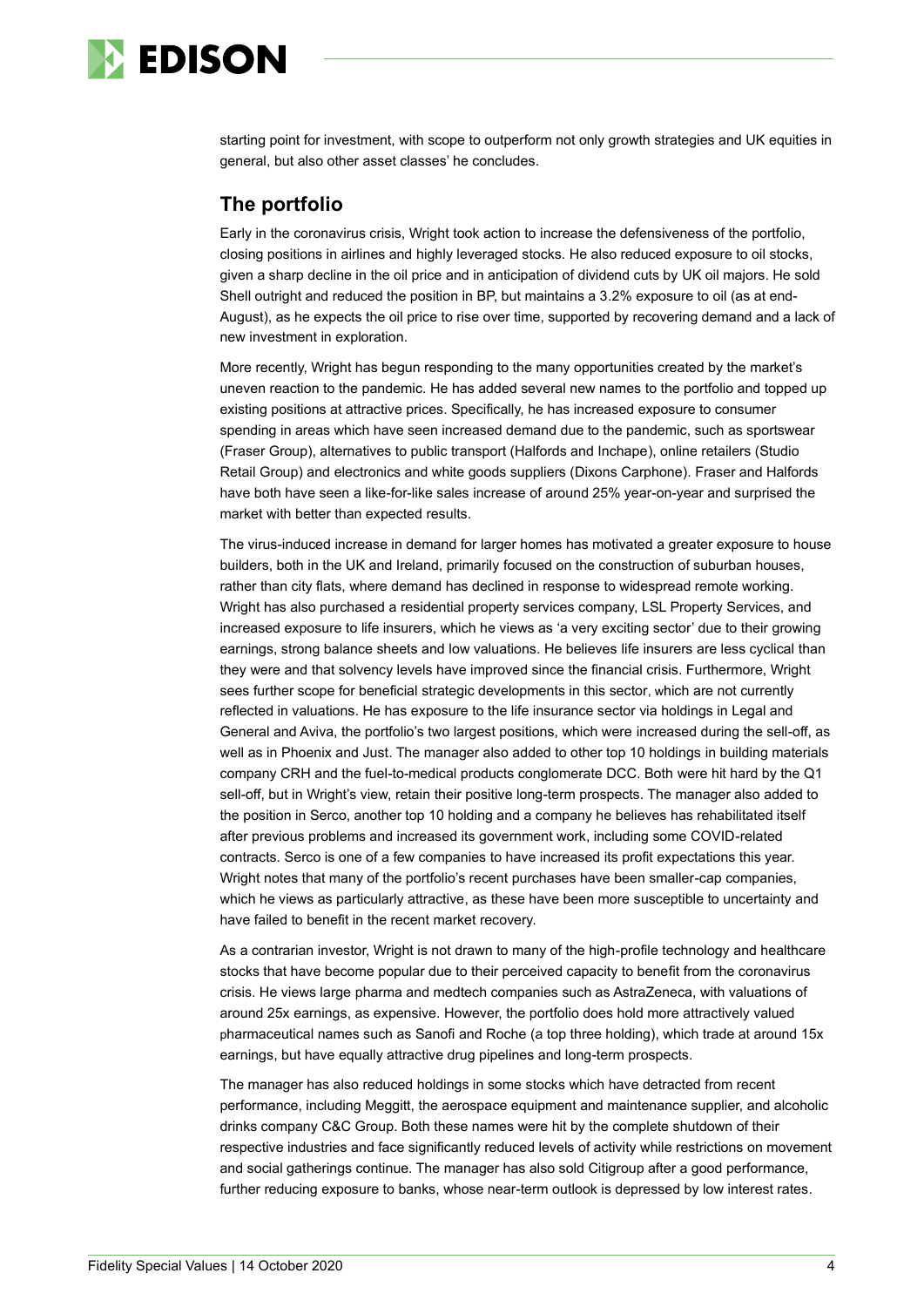



Source: Fidelity Special Values, Edison Investment Research. Note: Figures are adjusted for gearing and index futures.

The portfolio presently has around 90–100 stocks – more than usual due to recent acquisitions. However, despite the increase in the number of holdings, portfolio concentration has remained unchanged since the beginning of the pandemic. At the end of August, the trust's top 10 holdings comprised 36.5% of the portfolio, the same level as at end-February 2020 and lower than 39.1% at end-August last year (Exhibit 1). The top 10 holdings are a mix of financials and industrials and other defensive businesses.

|                    | Portfolio end-<br>August 2020 | Portfolio end-<br>August 2019 | Change<br>(pp) | Index end-<br>August 2020 | Active weight<br>vs index (pp) | Trust weight/<br>index weight (x) |
|--------------------|-------------------------------|-------------------------------|----------------|---------------------------|--------------------------------|-----------------------------------|
| <b>Financials</b>  | 28.7                          | 28.2                          | 0.5            | 25.6                      | 3.1                            | 1.1                               |
| <b>Industrials</b> | 26.8                          | 26.5                          | 0.4            | 12.6                      | 14.2                           | 2.1                               |
| Consumer services  | 10.0                          | 10.2                          | (0.2)          | 12.5                      | (2.5)                          | 0.8                               |
| Healthcare         | 9.6                           | 6.7                           | 2.8            | 11.2                      | (1.6)                          | 0.9                               |
| Consumer goods     | 8.7                           | 8.3                           | 0.4            | 15.1                      | (6.4)                          | 0.6                               |
| Basic materials    | 6.5                           | 7.2                           | (0.7)          | 8.9                       | (2.4)                          | 0.7                               |
| Oil & gas          | 3.2                           | 9.2                           | (6.0)          | 7.4                       | (4.2)                          | 0.4                               |
| Utilities          | 3.1                           | 2.9                           | 0.2            | 3.3                       | (0.2)                          | 0.9                               |
| Telecommunications | 2.2                           | 0.5                           | 1.7            | 2.2                       | 0.0                            | 1.0                               |
| Technology         | 1.3                           | 0.4                           | 0.9            | 1.2                       | 0.1                            | 1.1                               |
|                    | 100.0                         | 100.0                         |                | 100.0                     |                                |                                   |

#### **Exhibit 3: Portfolio sector exposure vs benchmark index (% unless stated)**

Source: Fidelity Special Values, Edison Investment Research. Note: Figures are adjusted for gearing and index futures. Numbers subject to rounding.

In terms of sectoral exposure, as shown in Exhibit 3, the portfolio's largest position is in financials (28.7%, representing an overweight of 3.1pp). This comprises mainly insurers, where the portfolio is overweight by about 8pp. Conversely, the portfolio is underweight banks, thanks in part to the recent disposal of Citigroup, as the manager sees the low interest rate environment as detrimental to banks' ability to generate interest income. Industrials are FSV's second largest position (26.8%) and the heaviest overweight (14.2pp), comprising a mix of aerospace, defence and support services and construction-related companies. The main sectoral underweight is to consumer goods (8.7% and 6.4pp underweight), partly because FSV's contrarian manager views many consumer staples such as Unilever, Diageo and Reckitt Benckiser as too expensive, compared to other defensive stocks. The trust is also underweight oil and gas (a 3.2% exposure, 4.2pp underweight) following the disposals discussed above. It has lesser underweights to consumer services, where the near-term outlook for many consumer-facing businesses such as restaurants, pubs and tourist venues is very poor, and to basic materials.

Portfolio net market gearing has increased to 14% at end-August 2020, from 2% at the same time last year, as the manager views gearing as a further means of capitalising on an usually broad set of superior quality opportunities. However, given the development of a second wave of the coronavirus and the unusual degree of uncertainty pervading the economic outlook, Wright is keen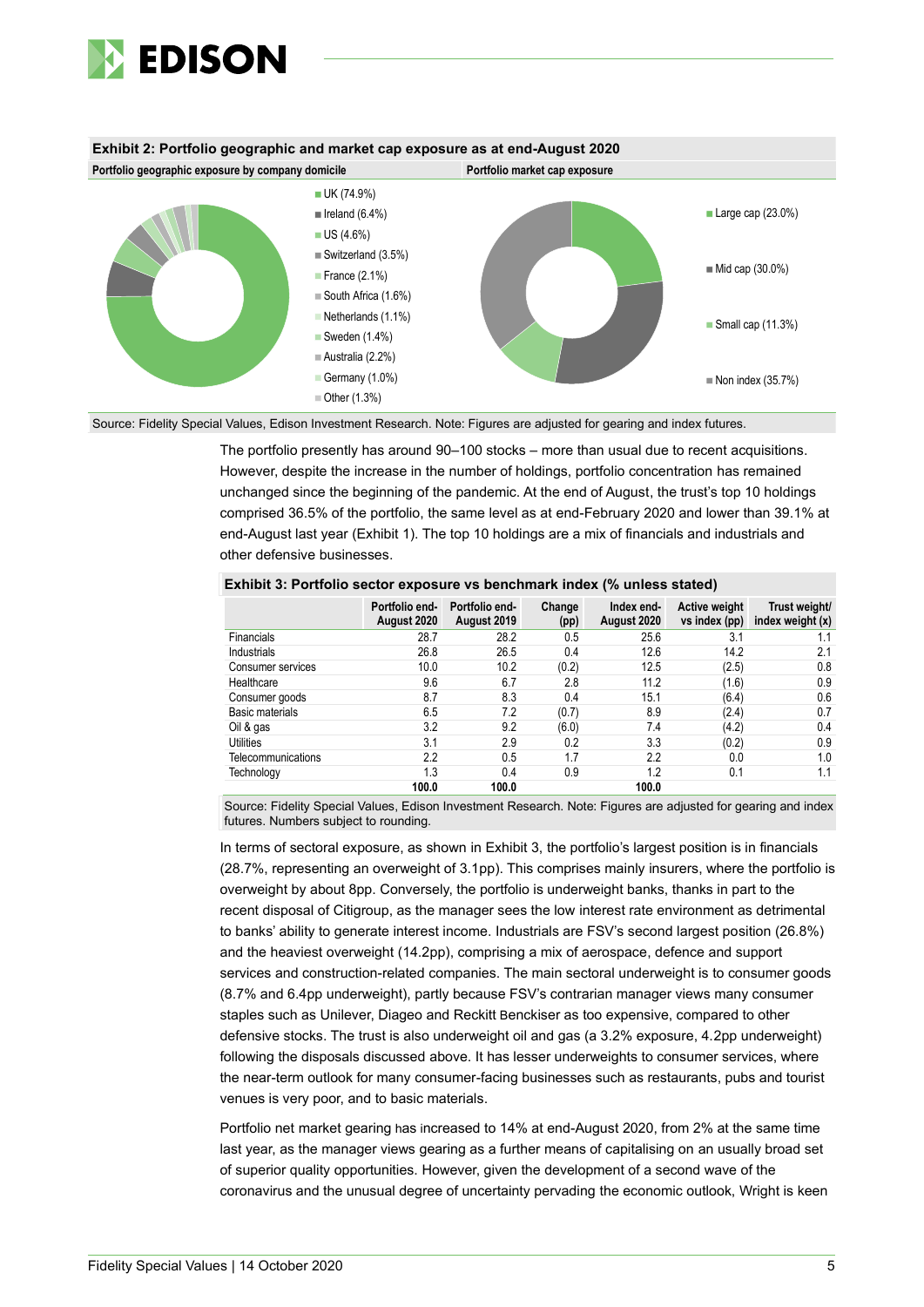

to stress the well diversified nature of FSV's portfolio positioning, which he expects to show resilience in the event of worse than expected public health or economic outcomes.

### **Performance: Improving, outperforming longer-term**

### **Exhibit 4: Five-year discrete performance data**

| 12 months ending | Share price<br>(%) | <b>NAV</b><br>$(\%)$ | CBOE UK All Cos CBOE UK 100<br>(%) | $(\%)$ | <b>CBOE UK 250</b><br>(%) | <b>CBOE UK</b><br>Small Cos (%) |
|------------------|--------------------|----------------------|------------------------------------|--------|---------------------------|---------------------------------|
| 30/09/16         | 5.0                | 14.3                 | 17.4                               | 0.9    | 11.1                      | 3.8                             |
| 30/09/17         | 24.9               | 20.0                 | 12.0                               | 0.9    | 14.2                      | 23.6                            |
| 30/09/18         | 14.7               | 7.0                  | 5.9                                | 0.8    | 4.6                       | 1.4                             |
| 30/09/19         | (2.7)              | (1.9)                | 2.7                                | 0.8    | (0.3)                     | (7.3)                           |
| 30/09/20         | (30.7)             | (22.3)               | (17.9)                             | (3.8)  | (16.1)                    | (13.8)                          |

Source: Refinitiv. Note: All % on a total return basis in pounds sterling.

FSV's performance has been challenged for some time as its value-focused style has underperformed growth and momentum strategies. The coronavirus crisis caused this trend to accelerate. However, after what manager Alex Wright describes as an extremely painful Q120, where the portfolio was down 35.7% in NAV terms versus a market decline of 25.1%, the six-month period from 1 April to end September 2020 has seen performance improve. The fund made absolute gains of 3.9% on a share price basis and 13.5% in NAV terms, compared to a market return of 6.2%, as some of the portfolio's defensive holdings demonstrated their resilience by surprising the market with stronger than expected results (Exhibit 5).



Source: Refinitiv, Edison Investment Research. Note: Three-, five- and 10-year performance figures annualised.

The portfolio's overweight to ContourGlobal, a global utility business, which is a top 10 holding, has been one of the most significant contributors to performance over the last six months. While the manager expected it to do well in Q120, it took the market until Q2 to understand the nature of the business, particularly the fact that it has mainly fixed-price contracts. Wright has been engaged with this company for some time and was also aware that its attitude to environmental, social and governance (ESG) matters is changing. It recently announced that it has scrapped plans to build a coal-fired power station in Kosovo and committed to making no further coal plant investments globally. These announcements have seen the stock re-rating supported by ESG-conscious investors. FSV's performance has also been assisted since April by the recovery in overweight positions in top 10 industrial companies CRH and DCC. Returns were also supported by an improvement in some small, idiosyncratic positions such as SEMAFO, a gold mining company which benefited from a takeover by Endeavour Mining and Indivior, a drug company whose stock price rallied after a court case was resolved in its favour. Recent performance has also been assisted by underweights in HSBC and oil companies Royal Dutch Shell and BP. The most significant detractors from performance over the last six months included overweight positions in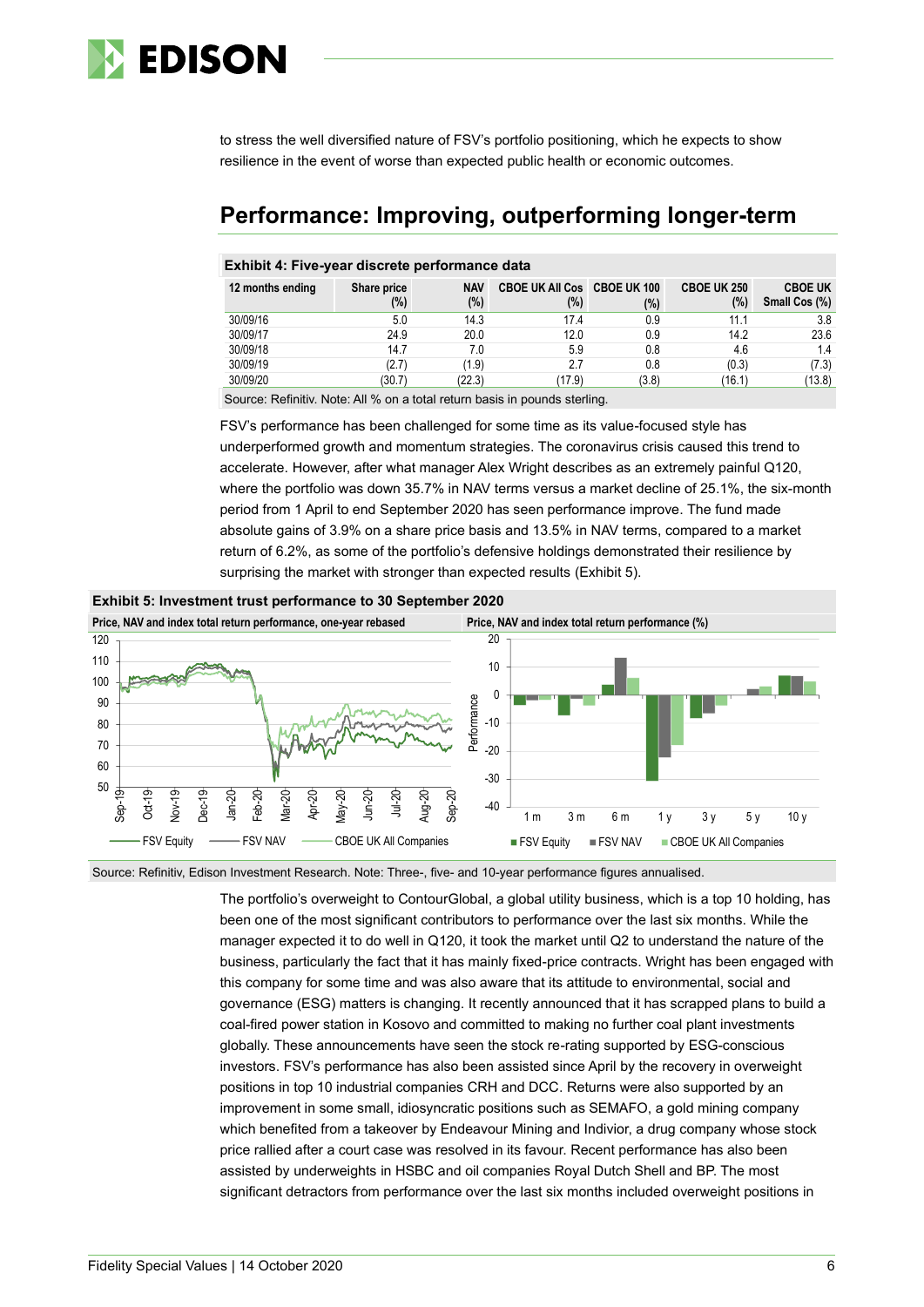

infrastructure company John Laing Group, tobacco company Imperial Brands and Roche, a pharmaceutical firm, which are all top 10 holdings, and Babcock International, an engineering services firm.

| Exhibit 6: Share price and NAV total return performance, relative to indices (%) |           |              |            |          |             |            |          |  |  |  |
|----------------------------------------------------------------------------------|-----------|--------------|------------|----------|-------------|------------|----------|--|--|--|
|                                                                                  | One month | Three months | Six months | One year | Three years | Five years | 10 years |  |  |  |
| Price relative to CBOE UK All Companies                                          | (1.9)     | (3.7)        | (2.1)      | (15.6)   | (13.4)      | (13.6)     | 21.1     |  |  |  |
| NAV relative to CBOE UK All Companies                                            | (0.0)     | 2.5          | 6.9        | (5.3)    | (8.6)       | (4.7)      | 19.7     |  |  |  |
| Price relative to CBOE UK 100                                                    | (2.1)     | (2.9)        | 8.5        | (28.0)   | (20.9)      | 2.0        | 89.9     |  |  |  |
| NAV relative to CBOE UK 100                                                      | (0.3)     | 3.3          | 18.5       | (19.2)   | (16.6)      | 12.4       | 87.7     |  |  |  |
| Price relative to CBOE UK 250                                                    | (0.4)     | (7.9)        | (8.8)      | (17.4)   | (11.7)      | (8.7)      | (7.2)    |  |  |  |
| NAV relative to CBOE UK 250                                                      | 1.4       | (2.1)        | (0.4)      | (7.3)    | (6.8)       | 0.7        | (8.2)    |  |  |  |
| Price relative to CBOE UK Small Companies                                        | (0.3)     | (7.3)        | (9.5)      | (19.7)   | (4.7)       | (2.5)      | 74.1     |  |  |  |
| NAV relative to CBOE UK Small Companies                                          | 1.5       | (1.4)        | (1.2)      | (9.9)    | 0.6         | 7.5        | 72.1     |  |  |  |

**Exhibit 6: Share price and NAV total return performance, relative to indices (%)**

Source: Refinitiv, Edison Investment Research. Note: Data to end-30 September 2020. Geometric calculation.

This improvement in recent absolute and relative performance has so far been insufficient to make up for earlier underperformance and FSV's returns have lagged the broad UK market over one, three and five years. However, the trust has markedly outperformed the UK market in both share price and NAV terms over 10 years. The trust has also outperformed large-cap UK companies in both share price and NAV terms over five and 10 years, and small-cap UK companies over 10 years, as shown in Exhibit 6.



Source: Refinitiv, Edison Investment Research

### **Valuation: Discount management policy in action**

As has been the case with many investment trusts, FSV's valuation has been volatile since the onset of the coronavirus pandemic. Its share price is currently trading at a discount of 9.2% to NAV, which compares with average discounts of 3.1%, 1.3%, 2.9% and 5.9% over the past one, three, five and 10 years respectively.

The trust's board seeks to maintain a single-digit discount or a small premium to NAV in normal market conditions. It has the authority to purchase up to 14.99% of shares in issue, which it believes gives shareholders a level of comfort. The board can also allot up to 10% of issued share capital. In FY19, c 9.6m shares (c 3.6% of the end-FY18 share base) were issued and, as shown in the share buyback chart in Exhibit 1, allotments accelerated in FY20 (ended 31 August 2020) with a total of 13.9m shares issued (c 5.0% of end-FY19 share base). So far in FY21, the board has repurchased c 1.0m shares into treasury.

The manager believes that the trust's move to a discount is not a surprise given its disappointing performance in Q120. He views the discount as offering an extra leg of performance potential as and when value strategies return to favour with investors.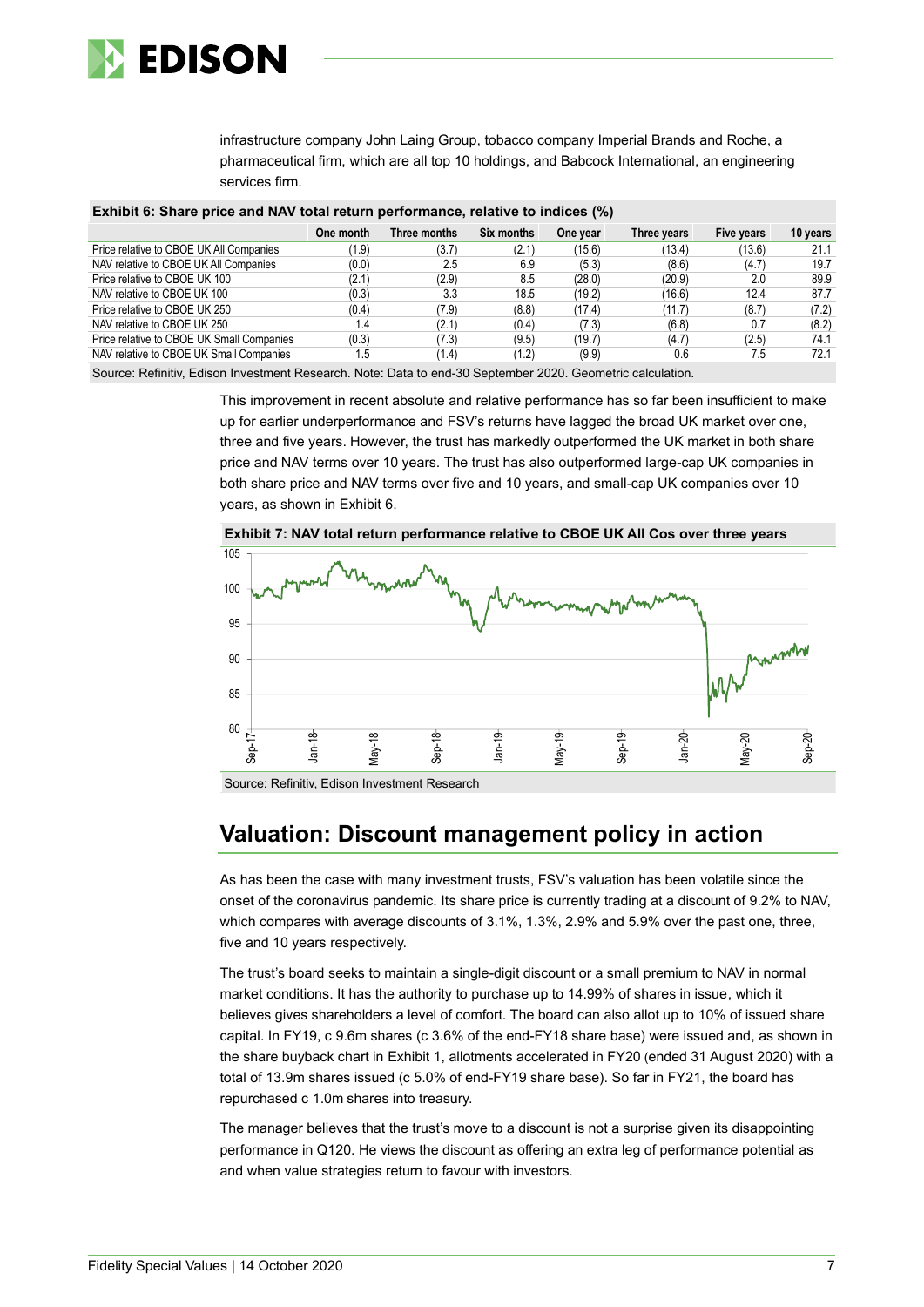



**Exhibit 8: Share price premium/discount to NAV (including income) over three years (%)**

### **Peer group comparison**

FSV remains the second largest fund within the AIC UK all Companies sector. Its peers follow a variety of investment strategies. As shown in Exhibit 9, the trust's NAV total returns are below average across all periods shown, ranking 11th over one and three years, and 10th and 8th over five and 10 years respectively. Its share price discount to NAV is somewhat narrower than the average among its peers and its ongoing charge is higher. Like the majority of its peers, the trust does not pay a performance fee. The trust's level of gearing (14%) is second highest in the sector and its yield is slightly below the average, which is not surprising given that it is focused on capital growth rather than income.

|  |  |  |  | Exhibit 9: AIC UK AII Companies sector as at 13 October 2020* |
|--|--|--|--|---------------------------------------------------------------|
|--|--|--|--|---------------------------------------------------------------|

| % unless stated                | <b>Market</b><br>cap £m | <b>NAV TR</b><br>1 year | <b>NAV TR</b><br>3 year | <b>NAV TR</b><br>5 year | <b>NAV TR</b><br>10 year | <b>Discount</b><br>(cum-fair) | Ongoing<br>charge | Perf.<br>fee | Net<br>gearing | <b>Dividend</b><br>yield |
|--------------------------------|-------------------------|-------------------------|-------------------------|-------------------------|--------------------------|-------------------------------|-------------------|--------------|----------------|--------------------------|
| <b>Fidelity Special Values</b> | 532.0                   | (19.7)                  | (18.2)                  | 9.6                     | 95.4                     | (9.2)                         | 1.0               | <b>No</b>    | 114            | 3.1                      |
| Artemis Alpha Trust            | 115.8                   | 3.1                     | 2.7                     | 22.7                    | 43.7                     | (18.2)                        | 1.0               | No           | 100            | 1.8                      |
| Aurora                         | 123.9                   | (13.9)                  | (11.1)                  | 15.5                    | (21.5)                   | (3.7)                         | 0.4               | Yes          | 100            | 2.7                      |
| Baillie Gifford UK Growth      | 284.5                   | 8.8                     | 10.0                    | 33.1                    | 98.9                     | (5.4)                         | 0.7               | No           | 100            | 3.3                      |
| <b>Henderson Opportunities</b> | 68.6                    | (0.3)                   | (6.3)                   | 17.2                    | 143.4                    | (19.0)                        | 0.9               | Yes          | 115            | 2.9                      |
| Independent                    | 245.6                   | (2.6)                   | (9.7)                   | 52.8                    | 177.5                    | (11.0)                        | 0.2               | No           | 100            | 1.8                      |
| Invesco Perp Select UK Equity  | 42.5                    | (10.4)                  | (10.7)                  | 10.3                    | 136.9                    | (3.8)                         | 0.9               | Yes          | 113            | 4.6                      |
| JPMorgan Mid Cap               | 219.6                   | (6.5)                   | (3.9)                   | 29.2                    | 194.1                    | (14.1)                        | 0.9               | No           | 108            | 3.1                      |
| Jupiter UK Growth              | 28.5                    | (21.9)                  | (33.0)                  | (25.2)                  | 11.2                     | (5.3)                         | 1.2               | Yes          | 99             | 4.4                      |
| Keystone                       | 160.9                   | (12.8)                  | (13.6)                  | (2.1)                   | 83.0                     | (17.5)                        | 0.5               | Yes          | 110            | 4.3                      |
| Mercantile                     | .535.6                  | (2.8)                   | 4.5                     | 36.7                    | 162.4                    | (8.8)                         | 0.5               | No           | 110            | 3.4                      |
| Schroder UK Mid Cap            | 177.1                   | (1.4)                   | 1.5                     | 31.2                    | 169.8                    | (14.2)                        | 0.9               | No           | 106            | 3.7                      |
| Average (12 funds)             | 294.5                   | (6.7)                   | (7.3)                   | 19.3                    | 107.9                    | (10.9)                        | 0.8               |              | 106            | 3.3                      |
| Trust rank in sector           | 2                       | 11                      | 11                      | 10                      | 8                        | 6                             | $\mathbf{2}$      |              | 2              | 8                        |

Source: Morningstar, Edison Investment Research. Note: \*Performance to 12 October 2020 based on ex-par NAV. TR = total return. Net gearing is total assets less cash and equivalents as a percentage of net assets.